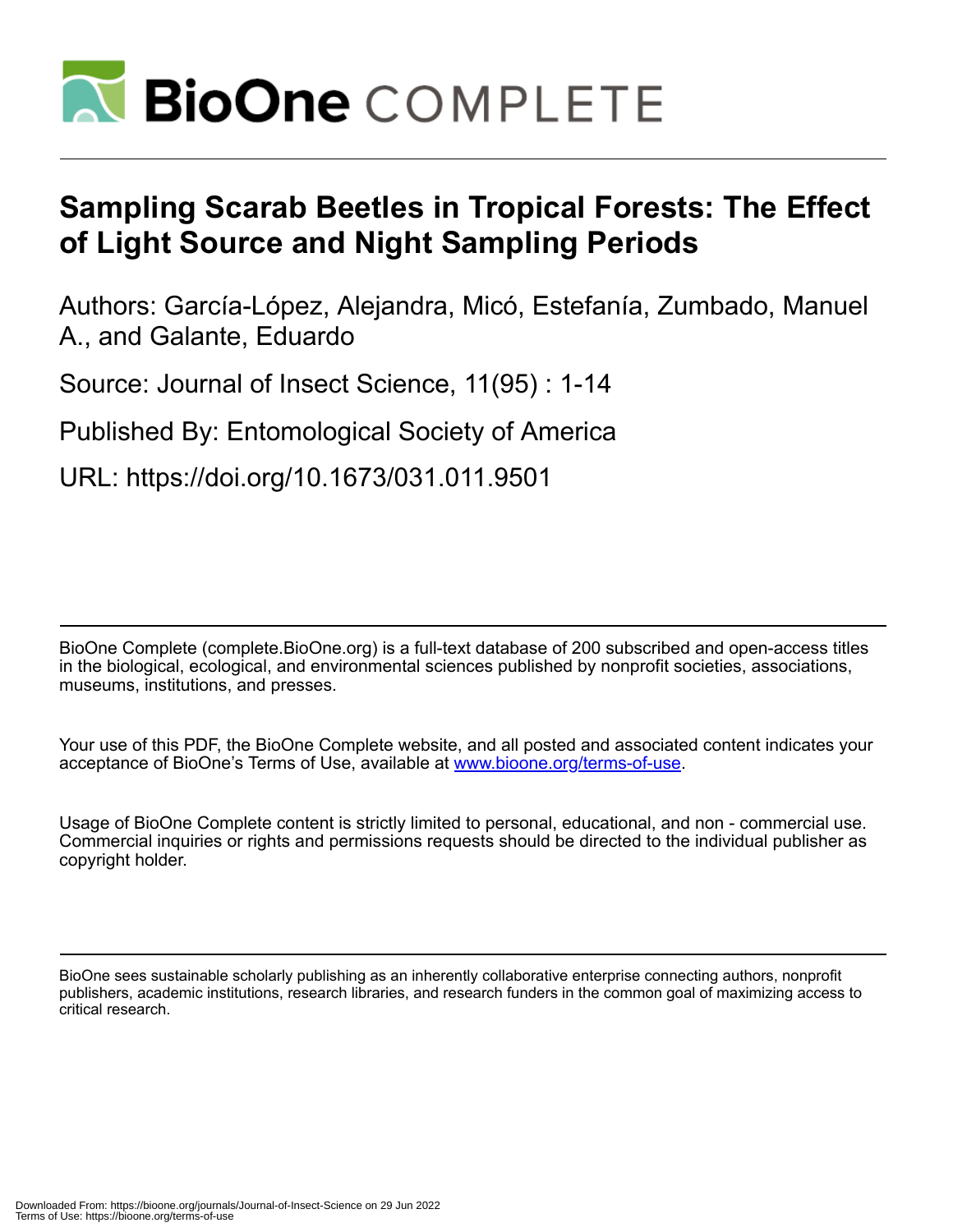

# **Sampling scarab beetles in tropical forests: The effect of light source and night sampling periods**

Alejandra García-López<sup>la\*</sup>, Estefanía Micó<sup>1b</sup>, Manuel A. Zumbado<sup>2b</sup>, and Eduardo Galante<sup>1c</sup>

<sup>1</sup>Centro Iberoamericano de la Biodiversidad (CIBIO), Universidad de Alicante, San Vicente del Raspeig, 03080 Alicante, Spain <sup>2</sup>Instituto Nacional de Biodiversidad (INBio), Santo Domingo de Heredia, Costa Rica

# **Abstract**

Light traps have been used widely to sample insect abundance and diversity, but their performance for sampling scarab beetles in tropical forests based on light source type and sampling hours throughout the night has not been evaluated. The efficiency of mercury*-v*apour lamps, cool white light and ultraviolet light sources in attracting Dynastinae, Melolonthinae and Rutelinae scarab beetles, and the most adequate period of the night to carry out the sampling was tested in different forest areas of Costa Rica. Our results showed that light source wavelengths and hours of sampling influenced scarab beetle catches. No significant differences were observed in trap performance between the ultraviolet light and mercury-vapour traps, whereas these two methods caught significantly more species richness and abundance than cool white light traps. Species composition also varied between methods. Large differences appear between catches in the sampling period, with the first five hours of the night being more effective than the last five hours. Because of their high efficiency and logistic advantages, we recommend ultraviolet light traps deployed during the first hours of the night as the best sampling method for biodiversity studies of those scarab beetles in tropical forests.

# **Resumen**

Las trampas de luz han sido ampliamente utilizadas en el muestreo de la diversidad y abundancia de insectos, pero su eficacia en el muestreo de escarabeidos en bosques tropicales en función de la fuente de luz y del periodo de muestreo durante la noche no ha sido investigada. Se evaluó la eficacia de trampas con luz de vapor de mercurio, ultravioleta y blanca fría en la atracción de escarabeidos pertenecientes a las subfamilias Dynastinae, Melolonthinae y Rutelinae y el periodo de la noche más adecuado para llevar a cabo los muestreos en diferentes bosques de Costa Rica. Los resultados mostraron que las longitudes de onda de las luces utilizadas y el periodo de muestreo influyen en las capturas de estos escarabeidos. No se observaron diferencias significativas entre la eficacia de la luz ultravioleta y la de vapor de mercurio, mientras que ambos métodos capturaron significativamente más riqueza de especies y abundancia que la luz blanca fría. La composición de especies también varió entre métodos. Se encontraron diferencias entre los dos periodos de muestreo, siendo las cinco primeras horas de la noche más efectivas que las cinco últimas. Dada su elevada eficacia y ventajas logísticas, recomendamos el uso de trampas de luz ultravioleta durante las primeras horas de la noche como el mejor método de muestreo en estudios de biodiversidad de estos escarabeidos en bosques tropicales.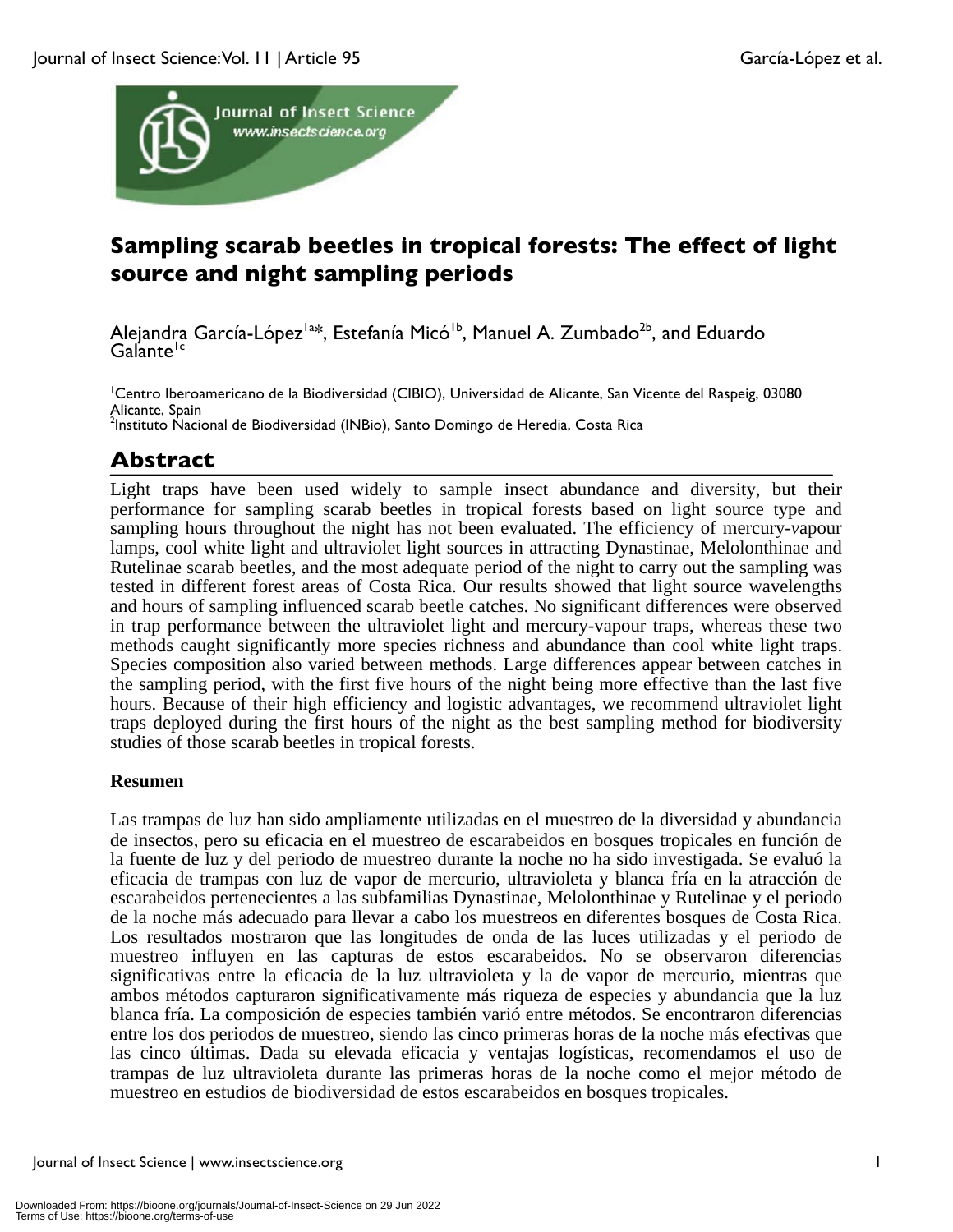| Keywords: cool white light trap, Costa Rica, Dynastinae, Melolonthinae, mercury-vapour light trap, Rutelinae,<br>trap efficacy, ultraviolet light trap<br><b>Abbreviations: CWL, cool white light; MVL, mercury-vapour light; UVL, ultraviolet light</b><br>Correspondence: <sup>a*</sup> alejandra.garcia@ua.es, b e.mico@ua.es, c mzumbado@inbio.ac.cr, d galante@ua.es,<br>*Corresponding author<br>Received: 12 September 2010, Accepted: 20 October 2010<br><b>Copyright:</b> This is an open access paper. We use the Creative Commons Attribution 3.0 license that permits<br>unrestricted use, provided that the paper is properly attributed.<br><b>ISSN: 1536-2442   Vol. 11, Number 95</b> |
|-------------------------------------------------------------------------------------------------------------------------------------------------------------------------------------------------------------------------------------------------------------------------------------------------------------------------------------------------------------------------------------------------------------------------------------------------------------------------------------------------------------------------------------------------------------------------------------------------------------------------------------------------------------------------------------------------------|
| Cite this paper as:<br>García-López A, Micó E, Zumbado MA, Galante E. 2011. Sampling scarab beetles in tropical forests: The effect of light<br>source and night sampling periods. Journal of Insect Science 11:95 available online: insectscience.org/11.95                                                                                                                                                                                                                                                                                                                                                                                                                                          |

#### **Introduction**

The current loss in biodiversity and degradation of natural habitats emphasize the need to take inventory of species richness and monitor changes in diversity. Sampling is the basis of studies documenting the spatial distribution of species or assessing changes in ecosystem structure, composition and function over time (Kremen et al. 1993; Heywood 1995; Humphries et al. 1995; Stork and Samways 1995; Yoccoz et al. 2001; Coscaron et al. 2009). For sampling the different taxa, it is essential to use the simplest and most effective method (Southwood and Henderson 2000) and since not all taxonomic groups are attracted in the same way to different capture methods, an adequate sampling method must be based on taxon-specific collecting procedures (Magurran 2004). Moreover, it has to be effective and easy to carry out to be able to be replicated in space and time.

Beetles are important components of the forest fauna due to their high abundance, diversity, and involvement in many ecological processes (Lawrence et al. 2000). For example, dung beetles (Coleoptera: Scarabaeidae: Scarabaeinae) are broadly recognized as a useful taxon for describing and monitoring patterns of biodiversity both in tropical and temperate areas (Allegro and Sciaky 2003; Nichols et al. 2007). Saproxylic and phytophagous beetles represent an important source of information in forest biodiversity studies. Species of Dynastinae, Melolonthinae and Rutelinae (Coleoptera: Scarabaeidae) are broadly represented in tropical forests and their tropic habits keep them closely linked to the ecosystem (Ritcher 1958). Adults of these subfamilies are mainly phytophagous, whereas the larval stages feed on roots or are saproxylic and play key roles in the ecosystem through wood decomposition and nutrient recycling (Ritcher 1958). For all these reasons the use of these groups of beetles is helpful as a tool for evaluating forestry biodiversity in tropical forests (Morón 2001, 2003).

Many different methods for collecting beetle species have been used for research purposes and inventories depending on their biology (Lobo et al. 1988; White et al. 1990; Cronin and Hayes 2000; Falach and Shani 2000; McIntosh et al. 2001; Missa et al. 2009). Light traps are assumed to be highly effective for trapping some groups of beetles with nocturnal activity, such as most Dynastinae, Melolonthinae and Rutelinae. Many studies focus sampling methods on these kinds of traps (Blomberg et al. 1976; Watson 1979; Hébert et al. 2000; Kato et al. 2000; Castro-Ramírez et al. 2003; Hirao et al. 2008; Wolda et al. 1998). Unfortunately, studies using light traps vary in light source, type of trap and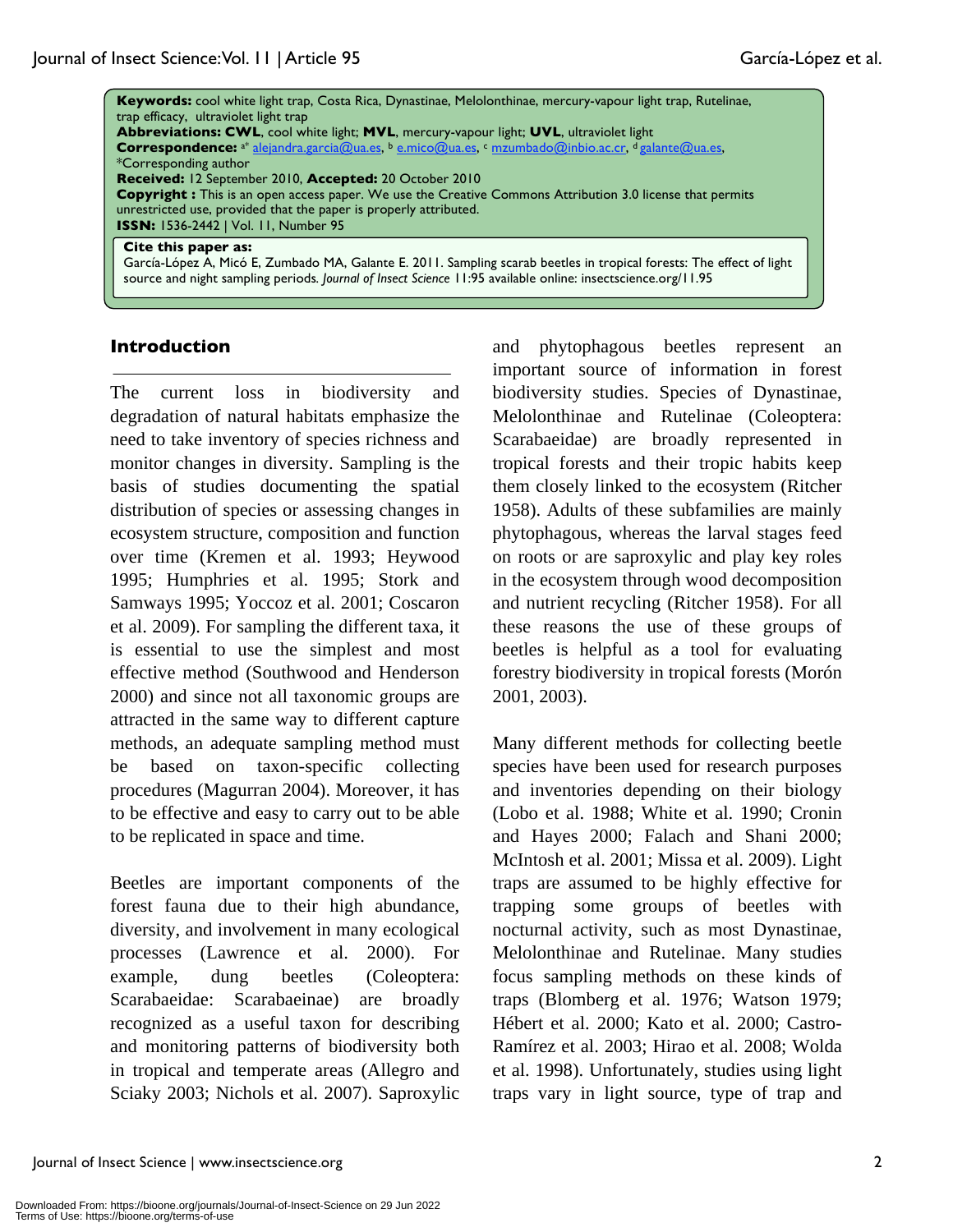period of sampling, which hampers comparison of results from different studies. Standardized sampling methods are essential for comparing species diversity and abundance patterns across different studies and sites. Commonly, studies on the efficacy of light traps focus their attention on the effect of the light trap wavelength (Carlson 1972; Walker and Galbreat 1979; Intachat and Woiwod 1999; Nabli et al. 1999), but the capture period during the night when the traps are operating is also an important parameter that influences insect catches (Mikkola 1972; Scalercio et al. 2009). In this way many groups of insects exhibit peak flight activity during twilight, particularly at dusk when temperatures tend to be higher than at dawn (Racey and Swift 1985). Restricting sampling to a period during only part of the night could improve the method by minimizing effort while maximizing obtained information (Scalercio et al. 2009).

This work analyzes the efficacy of three types of light trap equipped with three of the most commonly used wavelengths (see Carlson 1972; Intachat and Woiwod 1999; Kato et al. 2000; Nabli et al. 1999; Walker and Galbreat 1979) to sample three subfamilies of saproxylic and phytophagous Scarabaeidae (Dynastinae, Rutelinae and Melolonthinae) in tropical forests. Mercury**-**vapour lamp, cool white light and ultraviolet light trap catches from three forested ecosystems in Costa Rica were compared. The difference in the captured diversity between two different periods of the night, from 6 p.m. to 11 p.m. and from 12 p.m. to 5 a.m. was also investigated. The main questions were (1) What is the most efficient light source in terms of abundance and species richness? (2) What are the effects of sampling methods on the species composition of trap catches? (3) What is the most efficient period of the night that allows us to reduce the sampling effort?

# **Materials and Methods**

#### **Studied Group**

We selected the subfamilies Rutelinae, Melolonthinae and Dynastinae. The subfamily Melolonthinae is world-wide in distribution; adults of most genera feed extensively on the foliage of trees and shrubs, but some adults attack flowers or fruits. Larvae are subterranean feeders on roots and many of the most injurious species of the family Sacarabaeidae belong to this group. The subfamily Rutelinae reaches its greatest species richness in the neotropical region. Adults of this subfamily are mainly leaffeeding beetles while larvae could be rootfeeders (such as in the Anomalini tribe) or feed on decaying wood (such as in Rutelini). The subfamily Dynastinae is mainly saproxylic. However, some of them are pests of crops due of the phytophagous habit of the larvae (Ritcher 1966). The adults of most of the species of the three subfamilies lie hidden during the day carrying out their alimentation, reproduction and dispersion activities during the night (Morón 2004). This fact optimizes the capture through the light traps like those used in this work (see Sampling Methods).

#### **Sampling Methods**

Treatments consisted of three different light sources: mercury-vapour light (MVL), ultraviolet light (UVL) and cool white light (CWL). MVL (CEW, W39KB-175) consisted in a 175 W lamp with a broad spectrum with major peaks at 253.7 nm, 365.4 nm (l-line), 404.7 nm (H-line), 435.8 nm (G-line), 546.1 nm, and 578.2 nm. UVL (Philips, TL-D 18W/108 Black light blue) and CWL (Osram, L 18W/765 Cool Daylight) were 18 W fluorescent tubes of length 60 cm. UVL has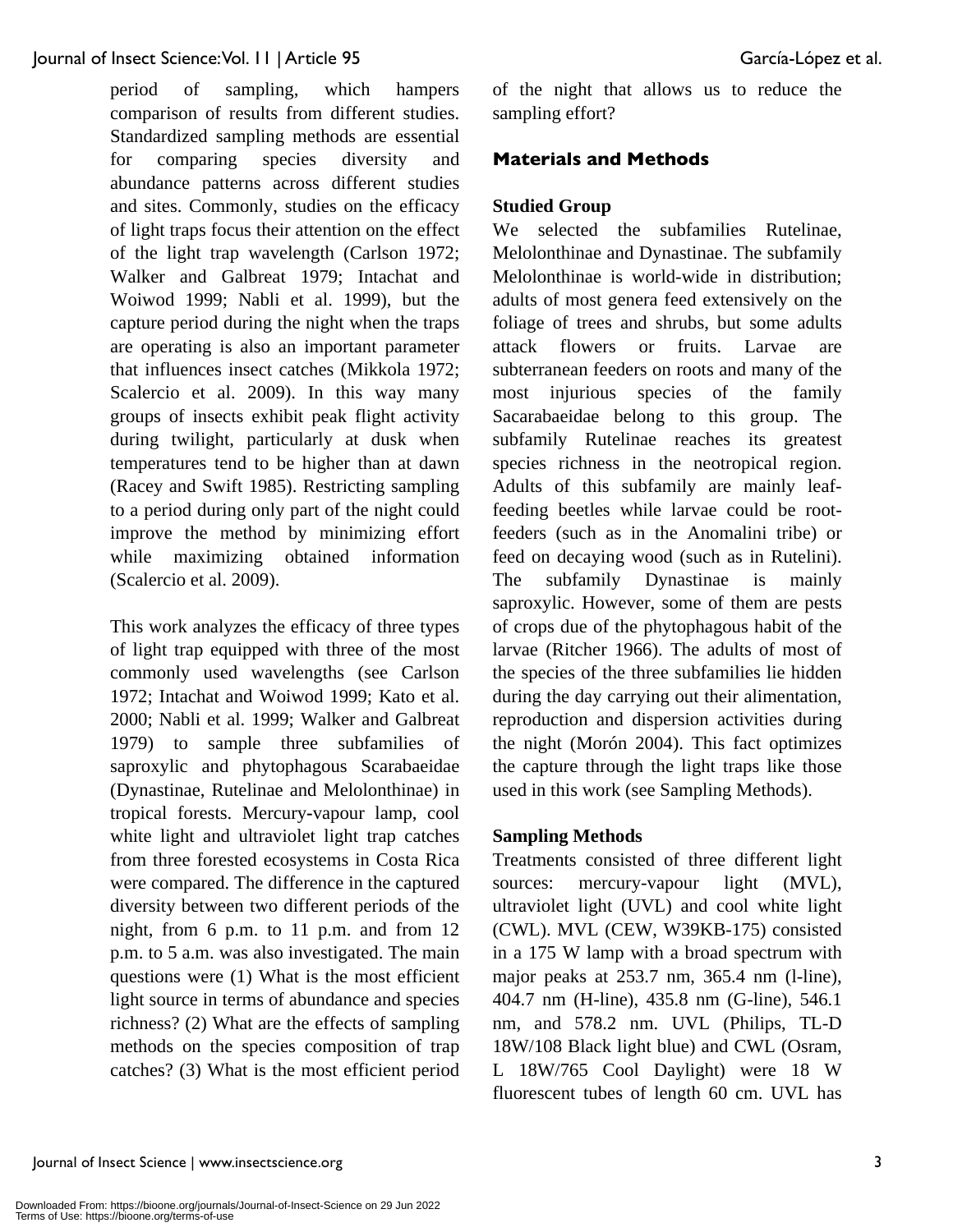major peaks in the ultraviolet region at around 365 nm. The CWL has major peaks around 440 and 580 nm, with some ultraviolet light.

In the MVL trap (BioQuip, 2818) the light source reflects onto a white vertical screen. The light is powered by a generator or directly connected to the electrical grid. The light is switched on or switched off manually and the presence of investigators is also necessary for the sampling of specimens. On the contrary, the UVL and CWL traps are fed by a lightweight battery (35 Amp, 12 V) and work completely alone. They are switched on or switched off automatically and the specimens are captured without the presence of investigators (Figure 1).

UVL and CWL traps consisted of the light source, three transparent plastic sheets around the light source against which the insects crash when they are attracted by the light, a funnel in the base of the sheets that directs the specimens to the collector bottle, a bottle protecting the electrical components (ballast and a timer that switches on and switches off the light at the chosen hour) and the battery that feeds the light and the timer (Figure 1). Traps were hung on a tree branch at approximately 1.5 m above the floor and were protected from the rain by a transparent plastic roof of around  $1.5 \text{ m}^2$ . This model of trap can be adapted to ecosystems without the presence of trees with the use of a tripod to support the structure of the trap.

#### **Study Areas and Scarab Beetle Collection**

Specimens were collected from five sampling sites in different forest areas of Costa Rica. These forests were situated at different altitudes and had different ecological characteristics that allowed for testing the performance of the traps under different conditions. Data for analysis of efficiency of



**Figure 1.** UVL and CWL traps. (1) Light source, (2) transparent plastic sheets around the light source, (3) funnel, (4) collector bottle (5) bottle protecting the electrical components (ballast and timer) and (6) battery. High quality figures are available online.

the different light traps correspond to sampling with MVL, CWL and UVL traps at the sites El Copal, Heliconias and El Pilón (Table 1). Data for the analysis of catches in different periods of the night correspond to sampling with UVL traps at the sites La Esperanza, Tapantí and El Pilón (Table 2).

In the analysis of the efficiency of the three light trap methods, each site was equipped with an identical set of traps. At each site, two MVL traps, two CWL traps and two UVL traps were used. Traps worked simultaneously during five hours from 6 p.m. to 11 p.m. on consecutive nights. In the analysis of the different sampling period throughout the night two UVL traps were used at each site. These traps operated simultaneously for two periods of five hours from 6 p.m. to 11 p.m. and from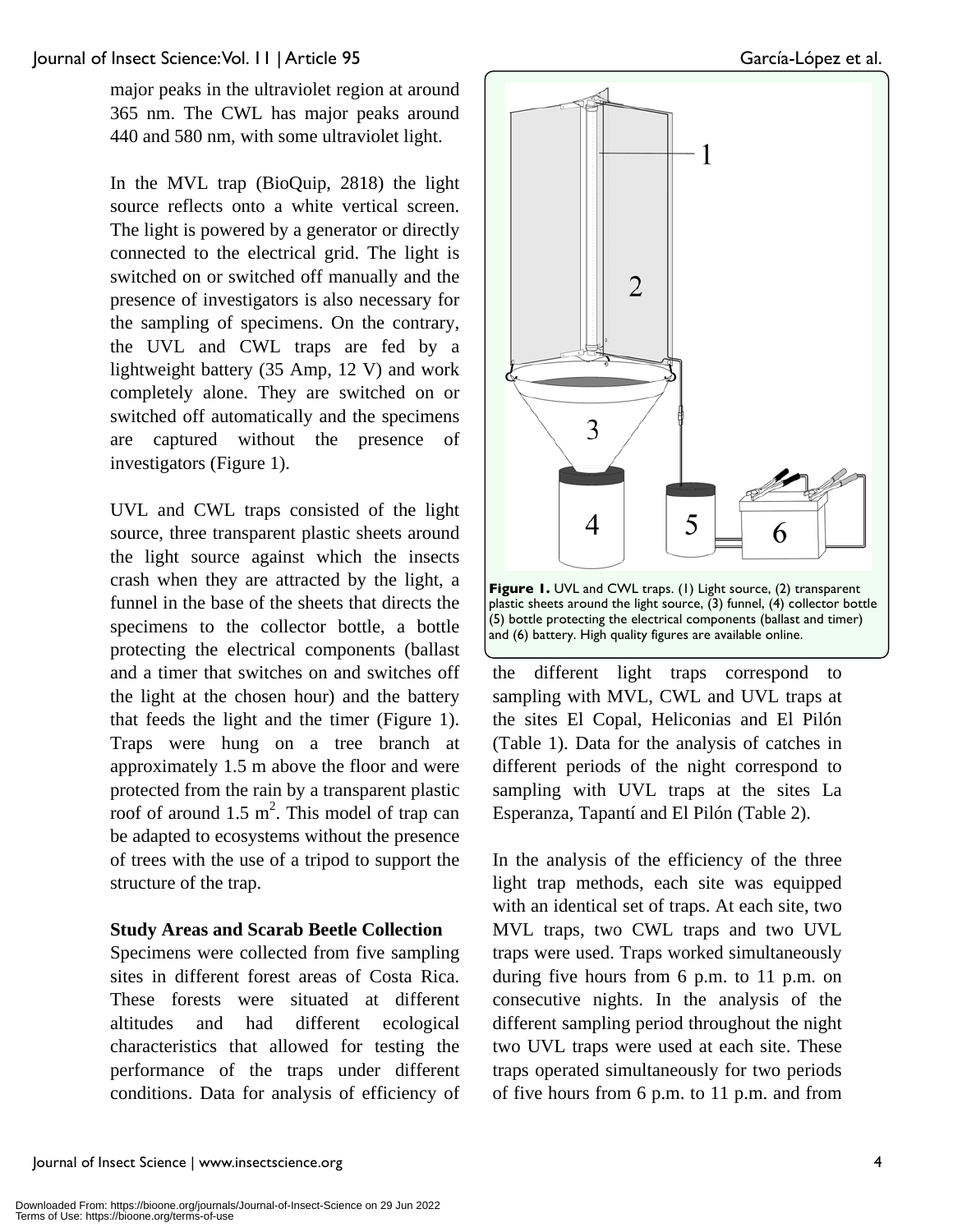12 p.m. to 5 a.m. All the samplings were carried out during the days around the dark moon to avoid differences in the effect of the lunar cycle which can affect nocturnal insect activity and catch ability (Bowden 1973, Brown and Taylor 1971, Nowinszky et al. 1979). After each period of sampling, the traps' contents were removed and stored for later identification. Specimens were deposited in public collections of the Instituto Nacional de la Biodiversidad, Costa Rica (INBio) and Colección Entomológica de la Universidad de Alicante, Spain (CEUA).

#### **Data Analysis**

Variation in species richness and abundance per sampling day among the three sampling methods was evaluated using a Kruskal-Wallis test and Bonferroni post hoc test. Comparisons between light traps were performed for the overall data and separately for each sampling site to test if the pattern found was shared. The null hypothesis tested was that all light sources were equally attractive to the studied beetles. The same comparison between the three traps was performed for the total species richness and abundance sampled. Kruskal-Wallis tests were done with STATISTICA (StatSoft 2007). The light traps were also compared by calculating the percentages made up by each subfamily of beetles in the total catch for each light trap, totalled over all sampled nights.

Complementarity between methods was investigated by calculating the variation in species composition between the three light traps using the Bray-Curtis similarity measure of presence and absence matrices (Bray and Curtis 1957). This analysis calculates the proportion of all species collected by two methods that were captured by only one method. This value varies from 100 (both methods share all species) to 0 (methods have



**Figure 2.** Attraction patterns towards light traps based on species richness and abundance for the total of samples (a), expressed per trap-day for each sampling site (c, d and e) and for the overall data (b). A median (bar), quartiles (box), a minimum and a maximum (whisker) and outliers of species richness or abundance for each sample are represented as box-whisker plots. Comparisons are based on Kruskal–Wallis and subsequent post-hoc test; traps with the same letter indicate no difference in the value of species richness or abundance. High quality figures are available online.

no species in common). Analysis of similarity was done with PRIMER (Clarke and Gorley 2006). The light traps were also compared by analyzing the distribution of unique and shared species for and between light traps.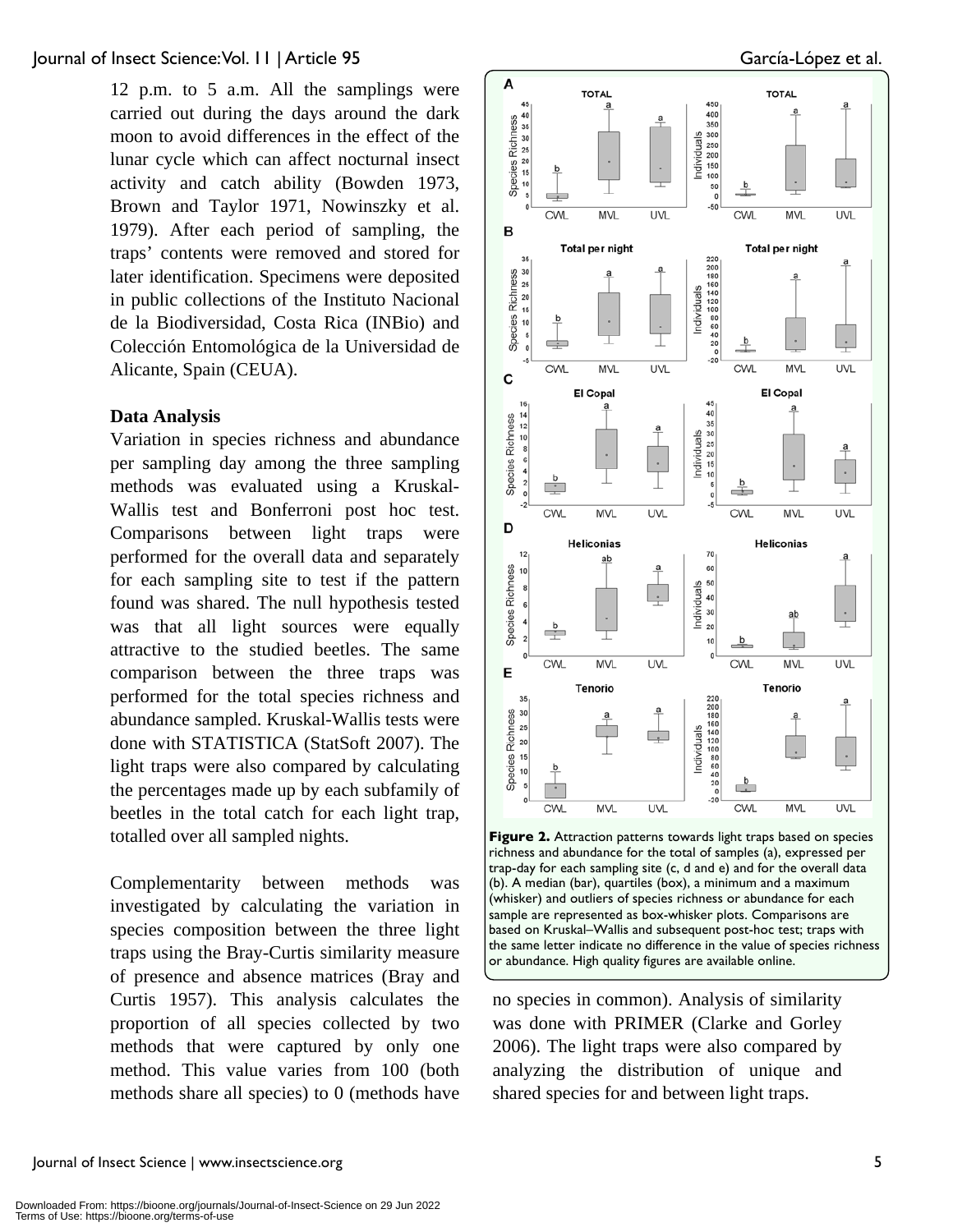conducted to compare the number of species and individuals captured during the two periods of sampling, both for the total species richness and abundance sampled and for each subfamily separately. The null hypothesis tested was that the two sampling periods did not impact the catch. Also, the variation of the unique and shared species distribution between the two sampling periods was observed.

# **Results**

A total of 1783 individuals belonging to 97 species and 25 genera were collected during the sampling to test the efficiency of the three different light traps (Appendix 1). During the different sampling period test, 922 specimens of 76 species and 23 genera were collected (Appendix 2).

Catch rates expressed per trap-day were significantly different among methods, both for each sampling site and for the overall data. Total beetle species richness and abundance also varied significantly between traps (Tables 3 and 4). Post hoc tests showed that in all the cases, with the exception of the site at Heliconias, there were no significant differences between the effectiveness of the MVL trap and the UVL trap, whereas the catches from the CWL trap were significantly lower (p < 0.01) (Figures 2A, 2B, 2C and 2E). In the case of Heliconias field site, there are no significant differences between the MVL trap and the CWL trap (Figure 2D), probably due to a lower N sampled (Table 3).

The percentages of richness and abundance for each subfamily captured by each method were similar to those found when we analyzed the three subfamilies together. In all the cases, the CWL trap was the method with the lowest effectiveness in the capture of the three subfamilies (Table 5).

The assemblage of beetle similarity also varied between methods. Species composition among the catches of the MVL trap and the UVL trap was highly similar (Bray-Curtis Index  $= 76.2\%$ ), while the similarity between the catches of the MVL trap and the CWL trap (Bray-Curtis Index  $= 51.5\%$ ) and between the catches of the UVL trap and the CWL trap (Bray-Curtis Index  $= 52\%$ ) was lower.

The distribution of unique and shared species was broadly variable depending on the capture method. Only 26 species (26.8% of total sorted) were collected by all three sampling methods. Both the MVL and the UVL trap produced a high proportion of unique species and together they contain 97.9% of the total species collected. However, two species were collected solely by the CWL trap (Figure 3).

Species richness and abundance also varied significantly between sampling periods, both

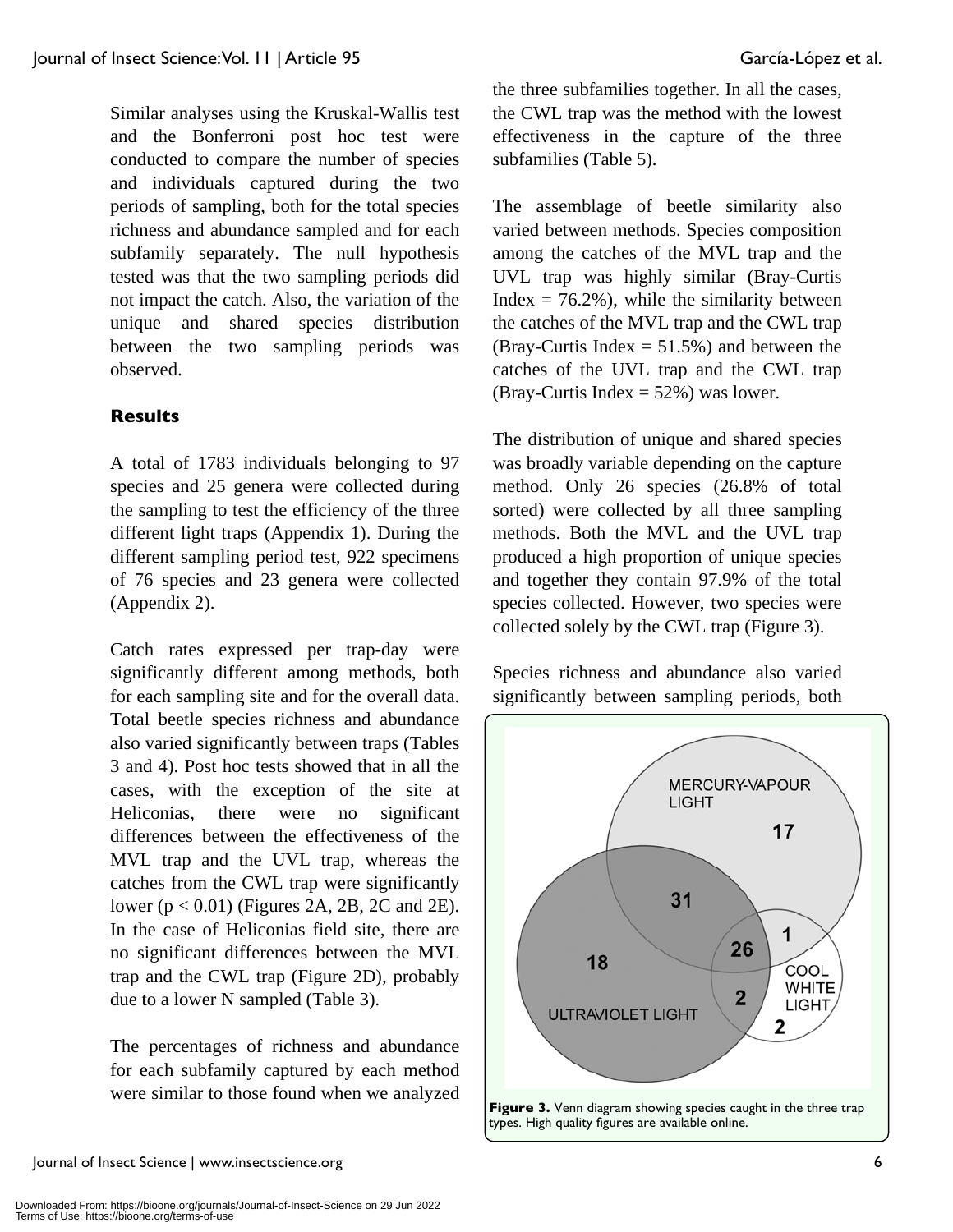

for the overall data and for each subfamily separately, with the exception of Rutelinae where no significant differences were found (Table 7). This absence of significant difference in the Kruskal-Wallis analysis for Rutelinae is probably due to the high variation in species richness and abundance found among the sampled sites and not to a real similarity between the diversity captured during both periods (Figure 4). When significant differences happened, post hoc tests showed that, in both species richness and abundance, the first period of the night is significantly more effective in the capture of the studied group ( $p < 0.05$ ), representing high percentages of capture for the total catches and for each subfamily (Figure 4). Regarding composition, the first sampling period (6 p.m. – 11 p.m.) produced 57.9% of unique species  $(N = 44)$  whereas only 5.2%  $(N = 4)$  appeared during the second sampling period (12 p.m. – 5 a.m.) and were represented by only one specimen. The percentage of species collected during both of the sampling periods was  $36.8\%$  (N = 28).

# **Discussion**

Our results showed that the effectiveness of the MVL and the UVL traps in terms of sampled species richness and abundance were similar and significantly higher to that of the CWL trap (Figure 2). This study confirms the existence of different preferences among insects for specific light sources (Blomberg et al. 1976, Walker and Galbreat 1979, Nabli et al. 1999, Fayle 2007) emphasizing the importance of taxon-specific studies to define effective and easy to standardize sampling methods.

For scarab beetles studied, MVL and the UVL traps appeared equally useful for biological monitoring of the group, whereas the high values of complementarity between them (Figure 3) indicates that for full species inventories, a combination of both approaches is recommended.

The best period of the night to carry out the sampling also depends on the taxonomic group because it is influenced by the flying behaviour of the species and must be determined in each case. For scarab beetles, our results showed that sampling between 6 p.m. and 11 p.m. was most effective (Figure 4, Table 6). This coincides with other studies where authors found a decrease in diversity throughout the night (Mikkola 1972; Scalercio et al. 2009). Nevertheless, as there is no information about the activity of these scarabs during the night and the way they are attracted to light, it could be that the second period catches were affected by those of the first one. Specific studies are needed to answer these questions. However, when it comes to minimizing effort and maximising information, our results indicated that a sampling during the first five hours of the night produces a high percentage of the total diversity found over a complete night (Figure 4).

In spite of the similar efficacy of the UVL trap and the MVL trap, the UVL trap has important advantages. Because it is an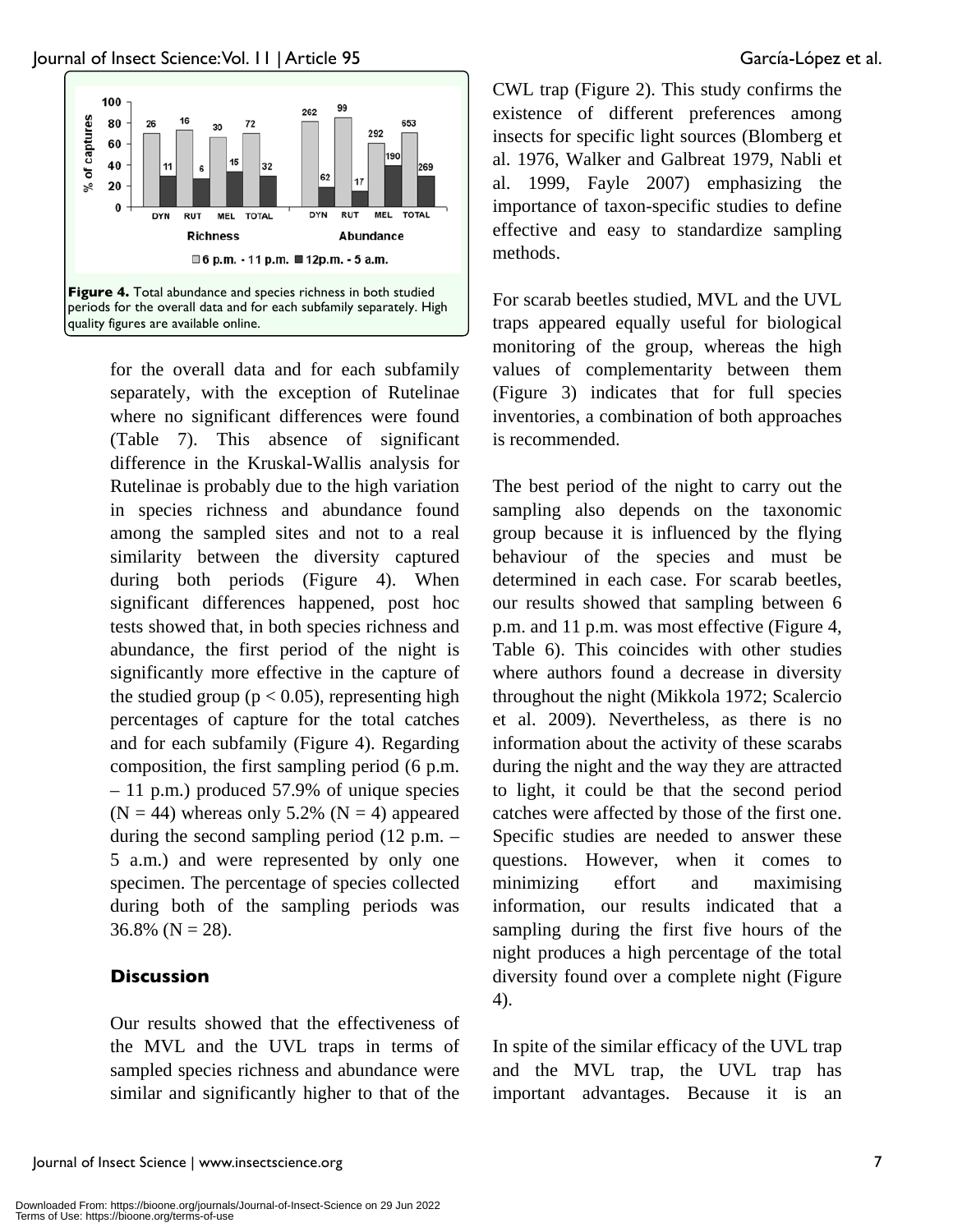automatic trap, it does not require the presence of the investigator, nor is its efficacy affected by the number of people at the trap and their experience. Thus, the UVL trap allows better standardization of protocols. It is fed by a small battery, whereas the MVL trap needs either a back-up generator or a connection to an electrical grid. Hence, when working away from main power, the sampling is more difficult because it is necessary to carry a heavy generator. Moreover, the UVL trap can be quickly and easily set out in the field, allowing high spatial replication for habitat comparisons and permitting rigorous statistical analysis.

Because of their high efficiency, possibilities for standardized sampling, easy transport and capacity to work without the presence of the investigator, we conclude that the use of UVL traps during the first five hours of the night is the most practical sampling method for studies of saproxylic and phytophagous scarab beetles in tropical forests.

# **Acknowledgements**

We acknowledge Jesús Ordoñez (CIBIO) for the design and construction of the ultraviolet and white light trap structures used in the work and Alejandro González for the trap illustration. We thank A. Solís, curator of Coleoptera at INBio, and Costa Rican National System of Conservation Areas. This project was supported by AECI projects A/4426/05, A/6788/06 and A/019887/08 and a University of Alicante grant to A. García-López.

# **References**

Allegro G, Sciaky R. 2003. Assesing the potential role of ground beetles as

bioindicators. *Forest Ecology and Management* 175: 275-284.

Blomberg O, Itamies J, Kuusela K. 1976. Insect catches in a blended and a black lighttrap in northern Finland. *Oikos* 27: 57-63.

Bray JR, Curtis JT. 1957. An ordination of the upland forest communities of southern Wisconsin. *Ecological Monographs* 27: 326- 349.

Bowden, J. (1973) The influence of moonlight on catches of insects in light-traps in Africa. Part II. The effect of moon phase on light trap catches. *Bulletin of Entomological Research* 63: 129-142.

Brown ES, Taylor LR. 1971. Lunar cycles in the distribution and abundance of airborne insects in the equatorial highlands of East Africa. *Journal of Animal Ecology* 40: 767- 779.

Carlson D. 1972. Comparative value of black light and cool white lamps in attracting insects to aquatic traps. *Journal of the Kansas Entomological Society* 45: 194-199.

Castro-Ramírez AE, Cruz-López JA, Ramírez-Salinas C, Perales-Rivera H, Gómez JA. 2003. Manejo de la "Gallina ciega" (Coleoptera: Melolonthidae) con trampas de luz en Chiapas, México. In: Sociedad Entomológica Aragonesa, Editor. *Escarabeidos de Latinoamérica: Estado del conocimiento*, pp. 81-86. Sociedad Entomológica Aragonesa.

Clarke K, Gorley R. 2006. PRIMER v6: User Manual/Tutorial. PRIMER-E: Plymouth.

Coscaron MC, Melo MC, Coddington JA, Corronca J. 2009. Estimating biodiversity: a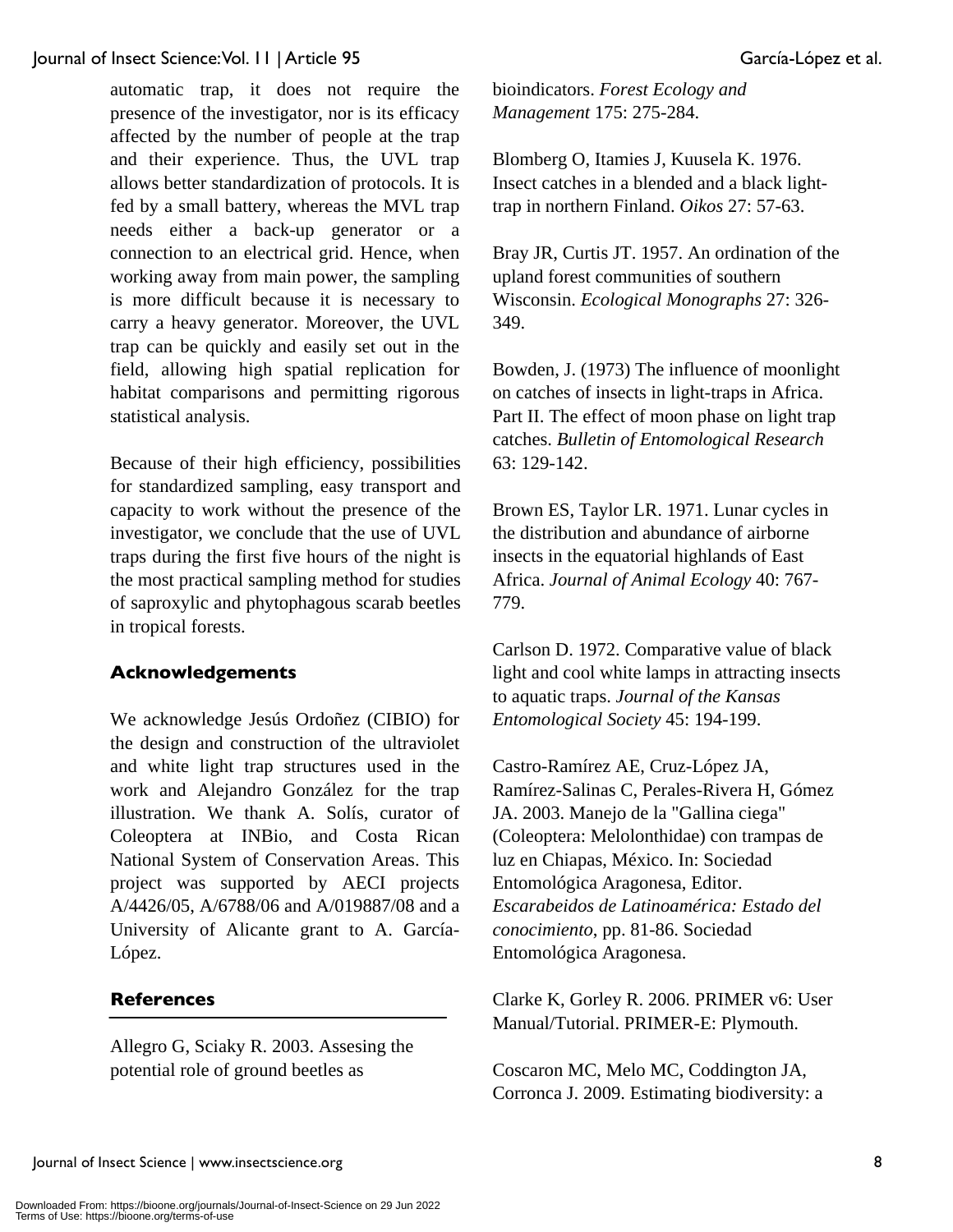case study on true bugs in Argentinian wetlands. *Biodiversity and Conservation* 18: 1491-1507.

Cronin JT, Hayes JL, Turchin P. 2000. Evaluation of traps used to monitor southern pine beetle aerial populations and sex ratios. *Agricultural and Forest Entomology* 2: 69-76.

Falach L, Shani A. 2000. Trapping efficiency and sex ratio of *Maladera matrida* beetles in yellow and black traps. *Journal of Chemical Ecology* 26: 2619-2624.

Fayle TM, Sharp RE, Majerus MEN. 2007. The effect of month trap type on catch size and composition in British Lepidoptera. *British Journal of Entomology and Natural History* 20: 221-232.

Hébert C, Jobin L, Fréchette M, Pelletier G, Coulombe C, Germain C, Auger M. 2000. An efficient pit-light trap to study beetle diversity. *Journal of Insect Conservation* 4: 189-200.

Heywood VH, Watson RT. 1995. *Global biodiversity assessment*. Cambridge University Press.

Hirao T, Murakami M, Kashizaki A. 2008. Effects of mobility on daily attraction to light traps: comparison between lepidopteran and coleopteran communities. *Insect Conservation and Diversity* 1: 32-39.

Humphries CJ, Williams PH, Vane-Wright RI. 1995. Measuring biodiversity value for conservation. *Annual Review of Ecology and Systematics* 26: 93-111.

Intachat J, Woiwod IP. 1999. Trap design for monitoring moth biodiversity in tropical rainforests. *Bulletin of Entomological Research* 89: 153-163.

Kato M, Itioka T, Sakai S, Momose K, Yamane S, Hamid AA, Inoue T. 2000. Various population fluctuation patterns of light-attracted beetles in a tropical lowland dipterocarp forest in Sarawak. *Population Ecology* 42: 97-104.

Kremen C, Colwell RK, Erwin TL, Murphy DD, Noss RF, Sanjayan MA. 1993. Terrestrial arthropod assemblages: their use in conservation planning. *Conservation Biology*  7: 796-808.

Lawrence JF, Hastings AM, Dallwitz MJ, Paine TA, Zurcher EJ. 2000. Beetles of the World. CSIRO Publishing*.*

Lobo JM, Martín-Piera F, Veiga CM. 1988. Las trampas pitfall con cebo, sus posibilidades en el estudio de las comunidades coprófagas de Scarabaeoidea (Col.) I. *Revue d'écologie et de biologie du sol* 25: 77-100.

Magurran AE. 2004. *Measuring biological diversity*. Blackwell Science LTD.

McIntosh RL, Katinic PJ, Allison J, Borden JH, Downey DL. 2001. Comparative efficacy of five types of trap for woodborers in the Cerambycidae, Buprestidae and Siricidae. *Agricultural and Forest Entomology* 3: 113- 120.

Mikkola K. 1972. Behavioural and electrophysiological responses of night-flying insects, especially Lepidoptera, to nearultraviolet and visible light. *Annales Zoologici Fennici* 9: 225-254.

Missa O, Basset Y, Alonso A, Miller SE, Curletti G, Meyer MD, Eardley C, Mansell MW, Wagner T. 2009. Monitoring arthropods in a tropical landscape: relative effects of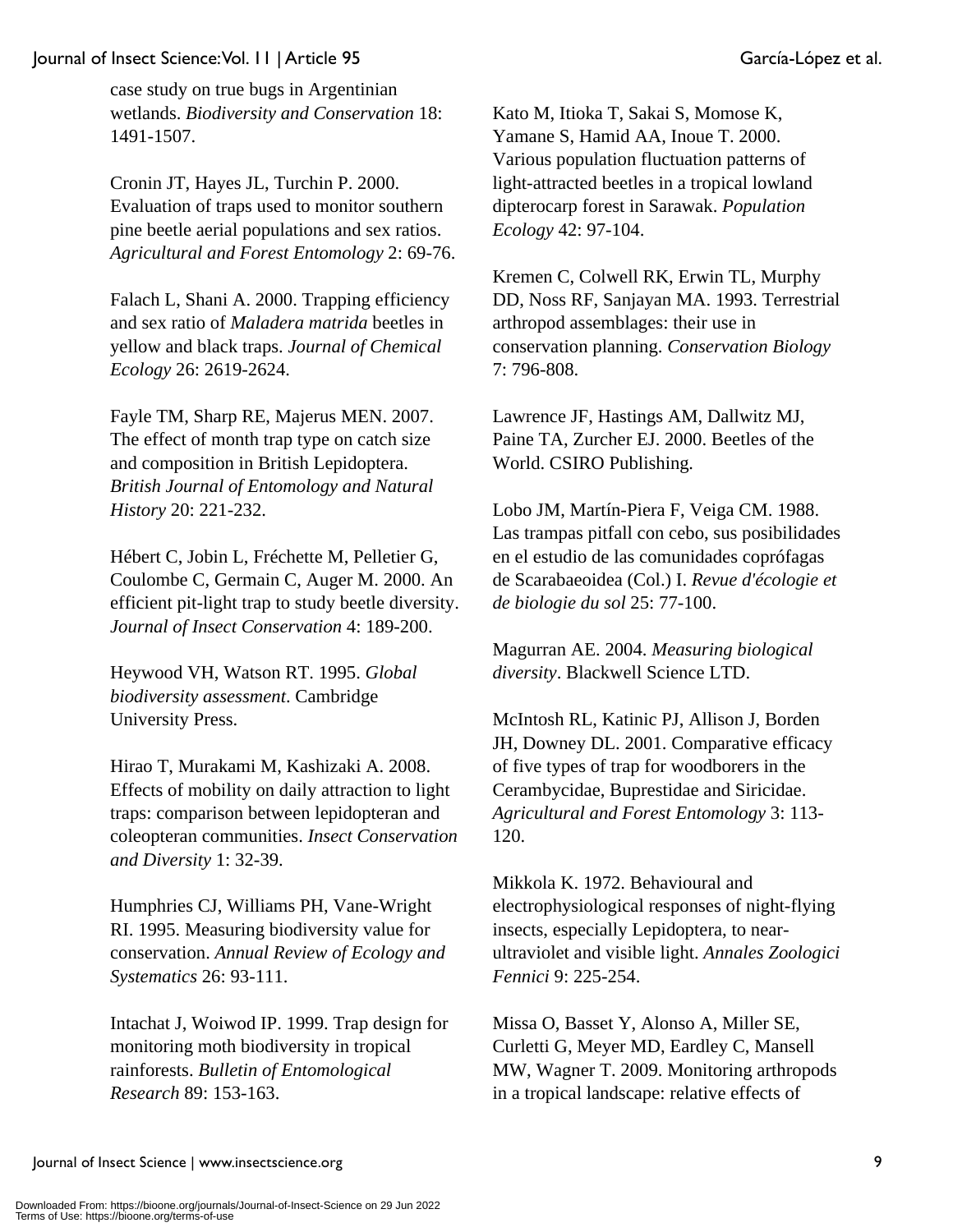sampling methods and habitat types on trap catches. *Journal of Insect Conservation* 13: 103-118.

Morón MA. 2001. La fauna de Coleoptera Melolonthidae de la reserva de la biósfera "El Triunfo", Chiapas, México. *Acta Zoológica Mexicana* 84: 1-25.

Morón MA. 2003. Fauna de Coleoptera Melolonthidae de Villa Las Rosas, Chiapas, México. *Acta zoológica mexicana* 88: 59-86.

Morón MA. 2004. *Escarabajos. 200 millones de años de evolución*. Instituto de Ecología de Xalapa, Mexico, & Sociedad Entomológica Aragonesa.

Nabli H, Bailey WC, Necibi S. 1999. Beneficial insect attraction to light traps with different wavelengths. *Biological Control* 16: 185-188.

Nichols E, Larsen T, Spector S, Davis AL, Escobar F, Favila M, Vulinec K. 2007. Global dung beetle response to tropical forest modification and fragmentation: A quantitative literature review and metaanalysis. *Biological conservation* 137: 1-19.

Nowinszky L, Szabó S, Tóth G, Ekk I, Kiss M. 1979. The effect of the moon phases and of the intensity of polarized moonlight on the light-trap catches. *Zeitschrift für Angewandte Entomologie* 88: 337-353.

Racey PA, Swift SM. 1985. Feeding ecology of *Pipistrellus pipistrellus* (Chiroptera: Vespertilionidae) during pregnancy and lactation. I. Foraging Behaviour. *Journal of Animal Ecology* 54: 205-215.

Ritcher PO. 1958. Biology of Scarabaeidae. *Annual Review of Entomology* 3: 311-334.

Ritcher PO. 1966. *White grubs and their allies*. Oregon State University Press.

Scalercio S, Infusino M, Woiwod IP. 2009. Optimising the sampling window for moth indicator communities. *Journal of Insect Conservation* 13: 583-591.

Southwood TRE, Henderson PA. 2000. *Ecological methods.* 3rd Edition. Blackwell Science LTD.

StatSoft, Inc. 2007. STATISTICA (data analysis software system), version 8.0. Available online: www.statsoft.com

Stork NE, Samways MJ. 1995. Inventorying and monitoring. In: Heywood VH, Editor. *Global biodiversity assessment*, pp. 453-543. Cambridge University Press.

Walker AK, Galbreat RA. 1979. Collecting insects at lights: a test of four types of lamp. *New Zealand Entomologist* 7: 83-85.

Watson RN. 1979. Use of a modified light trap to improve catches of black beetle, *Heteronychus arator* (Coleoptera: Scarabaeidae), and black field cricket, *Teleogryllus commodus* (Orthoptera: Gryllidae). *New Zealand Entomologist* 7: 92- 97.

White NDG, Arbogast RT, Fields PG, Hillmann RC, Loschiavo SR, Subramanyam B, Throne JE, Wright VF. 1990. The development and use of pitfall and probe traps for capturing insects in stored grain. *Journal of the Kansas Entomological Society* 63: 506- 525.

Wolda H, O'Brien CW, Stockwell HP. 1998. Weevil diversity and seasonality in tropical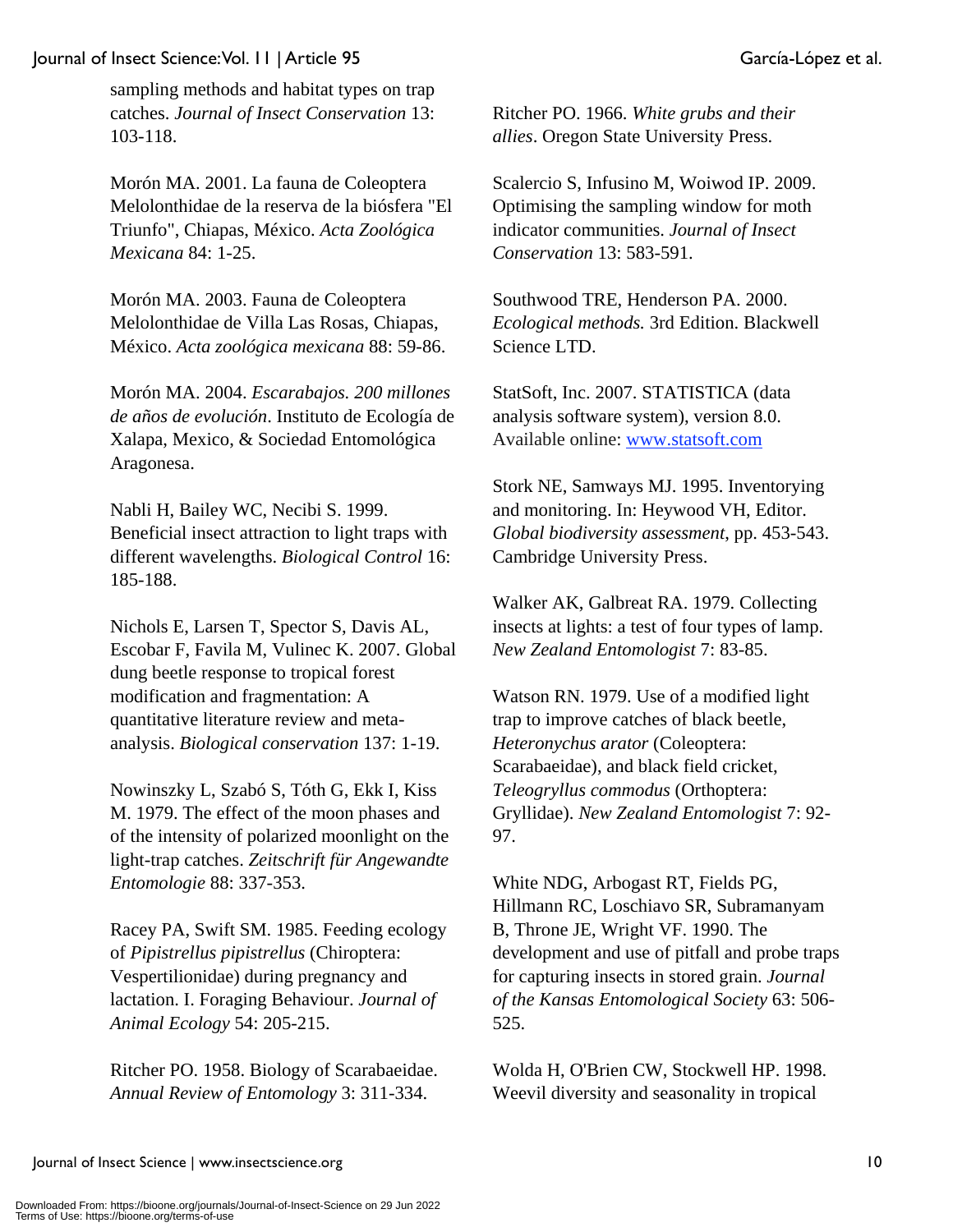Panama as deduced from light-trap catches (Coleoptera: Curculionoidea). *Smithsonian Contributions to Zoology* 590: 1-79.

Yoccoz NG, Nichols JD, Boulinier T. 2001. Monitoring of biological diversity in space and time. *Trends in Ecology & Evolution* 16: 446-453.

|             |               | <b>Table 1.</b> Sampling sites for the analysis of the efficiency of the different light traps. |          |          |                           |                                     |
|-------------|---------------|-------------------------------------------------------------------------------------------------|----------|----------|---------------------------|-------------------------------------|
| <b>Site</b> | Latitude      | Longitude                                                                                       | Altitude | Date     | <b>Sampling</b><br>period | <b>Sampled</b><br>hours per<br>trap |
| El Copal    | 9°47'19.96"N  | 83°45'9.99"W                                                                                    | 1000 m   | Jul-11   | 6 p.m.-11 p.m.            | 20                                  |
| Heliconias  | 10°42'45.21"N | $85^{\circ}$ 1'41.15"W                                                                          | 800 m    | $Jan-12$ | 6 p.m.-11 p.m.            | 10                                  |
| El Pilón    |               | 10°42'51.95"N 84°59'15.43"W                                                                     | 700 m    | May-13   | 6 p.m.-11 p.m.            |                                     |

| <b>Site</b>  | Latitude      | Longitude                        | <b>Altitude</b> | Date                  | <b>Sampling</b><br>period | <b>Sampled</b><br>hours per<br>trap |
|--------------|---------------|----------------------------------|-----------------|-----------------------|---------------------------|-------------------------------------|
|              | 9°42′13.20″N  | 83°51'16.20"W                    | 2300 m          | <b>July, Aug 2008</b> | 6 p.m.-11 p.m.            | 20                                  |
| La Esperanza |               |                                  |                 |                       | 12 p.m.-5 a.m.            | 20                                  |
|              | 10°42'51.95"N | 84°59'15.43"W<br>May-13<br>700 m |                 |                       | 6 p.m.-11 p.m.            | 35                                  |
| El Pilón     |               |                                  |                 |                       | 12 p.m.-5 a.m.            | 35                                  |
|              |               |                                  |                 | 6 p.m.-11 p.m.        | 5                         |                                     |
| Tapanti      | 9°45'37.98"N  | 83°47'3.48"W                     | 1300 m          | Aug- $12$             | 12 p.m.-5 a.m.            | 5                                   |

|  |  |  |  | Table 3. Variation in species richness and abundance results among the three sampling methods using a Kruskal-Wallis test. |  |
|--|--|--|--|----------------------------------------------------------------------------------------------------------------------------|--|
|  |  |  |  |                                                                                                                            |  |

|                         | <b>Richness</b>                                                               | <b>Abundance</b>                                                                |
|-------------------------|-------------------------------------------------------------------------------|---------------------------------------------------------------------------------|
| Copal                   | $H = 12.83024$ , N = 24, p < 0.01   H = 11.61722, N = 24, p < 0.01            |                                                                                 |
| Heliconias              |                                                                               | H = 5.902679, N = 12, p < 0.05   H = 6.693950, N = 12, p < 0.05                 |
| El Pilón                | $H = 11.58499$ , N = 18, p < 0.01   H = 11.67287, N = 18, p < 0.01            |                                                                                 |
| Catches per<br>trap-day |                                                                               | $H = 22.90080$ , $N = 54$ , $p < 0.01$   $H = 22.38932$ , $N = 54$ , $p < 0.01$ |
| Total                   | $H = 8.731712$ , $N = 18$ , $p < 0.01$   $H = 9.449328$ , $N = 18$ $p < 0.01$ |                                                                                 |

H is the Kruskal-Wallis index. N is the number of samples.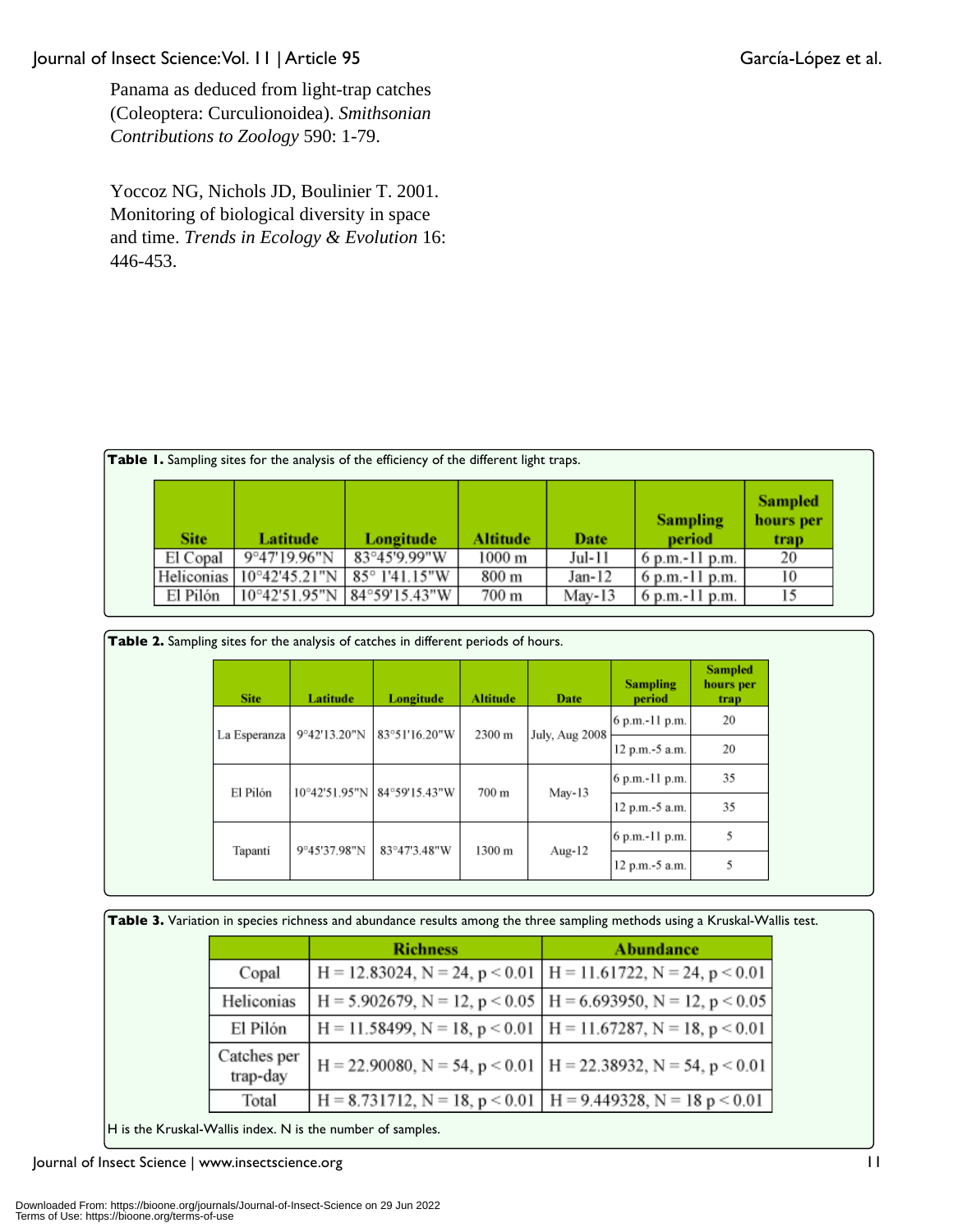|                      | <b>CWL</b>      |           |                 | <b>MVL</b> | <b>UVL</b>      |           |  |
|----------------------|-----------------|-----------|-----------------|------------|-----------------|-----------|--|
| <b>Sampling site</b> | <b>Richness</b> | Abundance | <b>Richness</b> | Abundance  | <b>Richness</b> | Abundance |  |
| Heliconias           |                 | 27        |                 | 45         | . .             | 145       |  |
| El Pilón             | 18              | 48        |                 | 649        | 49              | 616       |  |
| Copal                |                 | 14        | 30              | 147        | າາ              | 92        |  |

Mercury-vapour light (MVL), ultraviolet light (UVL) and white light (CWL)

Table 5. Species richness, abundance and percentages of capture of each subfamily trapped by the three light traps.

| Light      | <b>Dynastinae</b> |                        |                 | <b>Melolonthinae</b> | <b>Rutelinae</b> |                  |  |
|------------|-------------------|------------------------|-----------------|----------------------|------------------|------------------|--|
|            | <b>Richness</b>   | Abundance <sup>y</sup> | <b>Richness</b> | <b>Abundance</b>     | <b>Richness</b>  | <b>Abundance</b> |  |
|            | N - %             | N - %                  | $N - \%$        | $N - \%$             | $N - \%$         | $N - \%$         |  |
| <b>CWL</b> | 11 - 29.73        | $39 - 4.95$            | $10 - 55.56$    | $33 - 12.31$         | $6 - 16.67$      | $17 - 2.34$      |  |
| MVL        | $33 - 89.19$      | $432 - 54.82$          | $15 - 83.33$    | $70 - 26.12$         | $26 - 72.22$     | $339 - 46.63$    |  |
| UVL        | 29 - 78.38        | $317 - 40.23$          | $16 - 88.89$    | $165 - 61.57$        | $28 - 77.78$     | $371 - 51.03$    |  |
| TOTAL      | $37 - 100$        | 788 - 100              | 18 - 100        | $268 - 100$          | $36 - 100$       | 727 - 100        |  |

Mercury-vapour light (MVL), ultraviolet light (UVL) and white light (CWL)

**Table 6.** Species richness and abundance per sampling site for each sampling period studied.

|                     |                 | 6 p.m. - 11 p.m. | $12 p.m. - 5 a.m.$ |                  |  |  |
|---------------------|-----------------|------------------|--------------------|------------------|--|--|
| <b>Samplig site</b> | <b>Richness</b> | Abundance        | <b>Richness</b>    | <b>Abundance</b> |  |  |
| La Esperanza        | 13              | 62               |                    |                  |  |  |
| Tapanti             |                 | 14               |                    |                  |  |  |
| El Pilón            | 57              | 577              | 28                 | 262              |  |  |
| Total               | 72              | 653              | 32                 | 269              |  |  |

Table 7. Variation in species richness and abundance results among the two sampling periods, for the overall data and for each subfamily separately, using a Kruskal-Wallis test.

|               | <b>Richness</b>                      | <b>Abundance</b>                     |
|---------------|--------------------------------------|--------------------------------------|
| Dynastinae    | $H = 4.9130$ , $N = 39$ , $p < 0.05$ | $H = 4.7108$ , $N = 24$ , $p < 0.05$ |
| Rutelinae     | $H = 0.1057$ , $N = 12$ , $p > 0.05$ | $H = 0.0285$ , $N = 37$ , $p > 0.05$ |
| Melolonthinae | $H = 4.4760$ , $N = 27$ , $p < 0.05$ | $H = 4.4007$ , $N = 18$ , $p < 0.05$ |
| Total         | $H = 9.0213$ , $N = 48$ , $p < 0.01$ | $H = 6.9319$ , $N = 48 p < 0.01$     |

H is the Kruskal-Wallis index. N is the number of samples.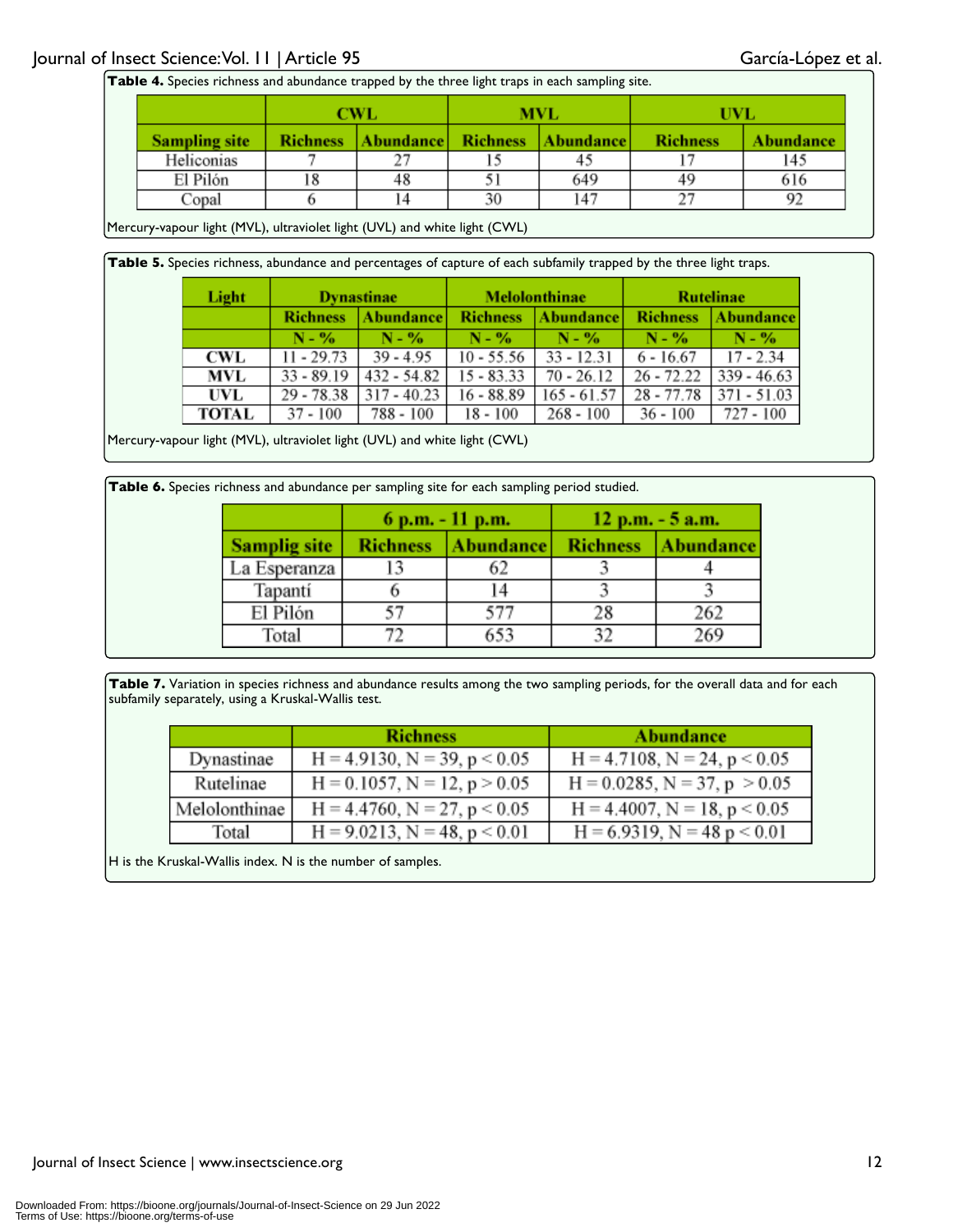|                                                  | three light traps (MVL: mercury-vapour light; UVL: ultraviolet light; CWL: white light). |                                                      |                                  |                               |                         |
|--------------------------------------------------|------------------------------------------------------------------------------------------|------------------------------------------------------|----------------------------------|-------------------------------|-------------------------|
| <b>Subfamily</b><br>Dynastinae                   | <b>Species</b><br>Ancognatha vulgaris (Arrow, 1911)                                      | <b>CWI</b>                                           | <b>MVI</b><br>34                 | <b>UVI</b><br>14              | <b>Total</b><br>49      |
|                                                  | Aspidolea fuliginea (Burmeister, 1847)                                                   | $\overline{\phantom{a}}$                             | $\overline{4}$                   | ÷                             | $\overline{4}$          |
|                                                  | Aspidolea notaticollis (Hohne, 1922)                                                     | $_{11}$                                              | 135                              | 126                           | 272                     |
|                                                  | Aspidolea singularis (Bates, 1888)                                                       | 9<br>$\overline{2}$                                  | 89                               | 48                            | 146                     |
|                                                  | Cyclocephala almitana (Dechambre, 1980)<br>Cyclocephala amazona (Linnaeus, 1767)         | $\centering \label{eq:reduced}$                      | 2<br>$\overline{\phantom{a}}$    | $\overline{2}$                | 6<br>1                  |
|                                                  | Cyclocephala amblyopsis (Bates, 1888)                                                    | 1                                                    | 1                                | 2                             | $\overline{4}$          |
|                                                  | Cyclocephala atripes (Bates, 1888)                                                       | $\overline{\phantom{a}}$                             | 2                                | $\blacksquare$                | $\overline{2}$          |
|                                                  | Cyclocephala brevis (Höne, 1923)                                                         | $\mathbf{I}$                                         | 16                               | $\overline{9}$<br>46          | $\overline{26}$<br>57   |
|                                                  | Cyclocephala carbonaria (Arrow, 1911)<br>Cyclocephala confusa (Endrödi, 1966)            | $\overline{\phantom{a}}$<br>$\blacksquare$           | 11<br>2                          |                               | 3                       |
|                                                  | Cyclocephala conspicua (Sharp, 1877)                                                     | $\overline{\phantom{a}}$                             | 5                                |                               | 6                       |
|                                                  | Cyclocephala erotylina (Arrow, 1914)                                                     | $\overline{\phantom{a}}$                             | $\overline{4}$                   | $\overline{2}$                | 6                       |
|                                                  | Cyclocephala fulgurata (Burmeister, 1847)<br>Cyclocephala gravis (Bates, 1888)           | $\overline{\phantom{a}}$<br>$\overline{\phantom{a}}$ | 5                                |                               | $\overline{2}$<br>6     |
|                                                  | Cyclocephala kaszabi (Endrödi, 1964)                                                     | $\overline{\phantom{a}}$                             | $\overline{2}$                   | 4                             | 6                       |
|                                                  | Cyclocephala ligurina (Bates, 1888)                                                      | 1                                                    | 5                                | $\overline{2}$                | $\overline{\mathbf{8}}$ |
|                                                  | Cyclocephala lunulata (Burmeister, 1847)                                                 | 2                                                    | 7                                | 7                             | 16                      |
|                                                  | Cyclocephala melanocephala (Fabricius, 1775)<br>Cyclocephala nigerrima (Cresson, 1878)   | $\blacksquare$<br>1                                  | 4<br>$\overline{2}$              | 5<br>$\overline{2}$           | 9<br>5                  |
|                                                  | Cyclocephala nigritarsis (Ratcliffe, 1992)                                               | 9                                                    | 58                               | 22                            | 89                      |
|                                                  | Cyclocephala porioni (Dechambre, 1979)                                                   | $\overline{\phantom{a}}$                             | 4                                | 2                             | 6                       |
|                                                  | Cyclocephala sanguinicollis (Burmeister, 1847)                                           | ٠                                                    | $\mathbf{1}$                     | 3                             | 4                       |
|                                                  | Cyclocephala stictica (Burmeister, 1847)                                                 | $\overline{\phantom{a}}$<br>٠                        | $\overline{4}$<br>7              | 1                             | 5<br>$\overline{12}$    |
|                                                  | Cyclocephala weidneri (Endrödi, 1964)<br>Dyscinetus dubius (Olivier, 1789)               |                                                      | 9                                | 5<br>$\overline{\phantom{a}}$ | 10                      |
|                                                  | Dyscinetus laevipunctatus (Bates, 1888)                                                  | $\overline{\phantom{a}}$                             |                                  | 1                             | $\overline{2}$          |
|                                                  | Heterogomphus mniszechi (Thomson, 1859)                                                  | $\overline{\phantom{a}}$                             | 1                                |                               | 1                       |
|                                                  | Parapucaya amazonica (Prell, 1934)                                                       | ٠                                                    |                                  | ٠                             |                         |
|                                                  | Phileurus tricuspis (Prell, 1914)                                                        | $\overline{\phantom{a}}$<br>$\overline{\phantom{a}}$ | 1<br>1                           | $\blacksquare$<br>1           | 1<br>2                  |
|                                                  | Phileurus truncatus (Beauvois, 1805)<br>Phileurus voirinae (Endrödi, 1985)               | $\blacksquare$                                       | $\blacksquare$                   | 1                             | 1                       |
|                                                  | Phileurus youngi (Ratcliffe, 1988)                                                       | $\overline{\phantom{a}}$                             | $\blacksquare$                   |                               | 1                       |
|                                                  | Pucaya castanea (Ohaus, 1910)                                                            | $\overline{\phantom{a}}$                             | $\blacksquare$                   | 2                             | 2                       |
|                                                  | Stenocrates laevicollis (Kirsch, 1871)                                                   | $\overline{\phantom{a}}$                             | $\mathbf{I}$                     |                               | 1                       |
|                                                  | Tomarus bituberculatus (Beauvois, 1805)<br>Tomarus sallaei (Bates, 1888)                 | $\overline{\phantom{a}}$<br>٠                        | 10<br>2                          | 4<br>$\blacksquare$           | 14<br>2                 |
| Total                                            |                                                                                          |                                                      |                                  |                               |                         |
| Dynastinae                                       |                                                                                          | 39                                                   | 432                              | 317                           | 788                     |
| Melolonthinae                                    | Astaena opalicauda (Bates, 1887)                                                         | 1                                                    | $\overline{2}$                   | 8                             | 11                      |
|                                                  | Ceraspis sp.1<br>Isonychus pictus (Sharp, 1877)                                          | 14<br>2                                              | 15<br>17                         | 71<br>24                      | 100<br>43               |
|                                                  | Phyllophaga aequata (Bates, 1888)                                                        |                                                      | $\overline{2}$                   |                               | $\overline{2}$          |
|                                                  | Phyllophaga densata (Moser, 1918)                                                        | 3                                                    | 15                               | 17                            | $\overline{35}$         |
|                                                  | Phyllophaga gigantea (Bates, 1888)                                                       | 1                                                    | 4                                | 14                            | $\overline{19}$         |
|                                                  | Phyllophaga guapiles (Saylor, 1941)                                                      | $\overline{\phantom{a}}$                             | 3                                | $\overline{\mathbf{c}}$       | 5                       |
|                                                  | Phyllophaga guapilesea (Saylor, 1941)<br>Phyllophaga kohlmanniana (Morón & Solís, 2000)  | $\overline{\phantom{a}}$                             | 1                                | 4                             | 5                       |
|                                                  | Phyllophaga lissopyge (Bates, 1888)                                                      | 1<br>2                                               | 1<br>3                           | $\overline{\mathbf{c}}$<br>3  | $\overline{4}$<br>8     |
|                                                  | Phyllophaga lorencita (Morón & Solís, 2001)                                              | $\overline{\phantom{a}}$                             | $\blacksquare$                   | 1                             | 1                       |
|                                                  | Phyllophaga nevermannea (Saylor, 1941)                                                   | ×                                                    | 1                                | $\blacksquare$                | 1                       |
|                                                  | Phyllophaga nevermanni (Saylor, 1935)                                                    | 1                                                    | 2                                | 2                             | 5                       |
|                                                  | Phyllophaga panamana (Chapin, 1935)<br>Phyllophaga prolixa (Bates, 1944)                 | 1                                                    | 2<br>1                           | 4<br>$\overline{2}$           | 7<br>3                  |
|                                                  | Phyllophaga reventazona (Saylor, 1936)                                                   | $\overline{\phantom{a}}$<br>7                        | $\blacksquare$                   | 7                             | 14                      |
|                                                  | Phyllophaga setidorsis (Bates, 1888)                                                     | $\overline{\phantom{a}}$                             | 1                                | 3                             | $\overline{4}$          |
|                                                  | Plectris micans (Kirsch, 1885)                                                           |                                                      | $\overline{a}$                   | 1                             | T                       |
| <b>Total Melolonthinae</b><br>Rutelinae          | Anomala oreas (Ohaus, 1897)                                                              | 33<br>$\overline{\phantom{a}}$                       | 70<br>1                          | 165<br>3                      | 268<br>4                |
|                                                  | Anomala balzapambae (Ohaus, 1897)                                                        | $\overline{\phantom{a}}$                             | $\blacksquare$                   | 1                             | 1                       |
|                                                  | Anomala chapini (Robinson, 1948)                                                         | 2                                                    | 25                               | 29                            | 56                      |
|                                                  | Anomala cupricollis (Chevrolat, 1834)                                                    |                                                      | 3                                |                               | 3                       |
|                                                  | Anomala eucoma (Bates, 1888)                                                             | $\overline{\phantom{a}}$                             | $\overline{\phantom{a}}$         | 2                             | 2                       |
|                                                  | Anomala eulissa (Bates, 1888)<br>Anomala semicincta (Bates, 1888)                        | $\blacksquare$<br>T                                  | -1<br>46                         | 2<br>36                       | 3<br>83                 |
|                                                  | Anomala sp.131                                                                           | $\overline{\phantom{a}}$                             | 1                                | $\blacksquare$                | 1                       |
|                                                  | Anomala sp.133                                                                           | $\overline{\phantom{a}}$                             | $\blacksquare$                   | 1                             | 1                       |
|                                                  | Anomala sp.182                                                                           | $\blacksquare$                                       | $\overline{\phantom{a}}$         | 1                             | 1                       |
|                                                  | Anomala sp.20                                                                            | $\overline{\phantom{a}}$                             | $\overline{2}$                   | $\overline{\phantom{a}}$      | $\overline{\mathbf{c}}$ |
|                                                  | Anomala sp.27<br>Anomala sp.28                                                           | $\overline{\phantom{a}}$<br>٠                        | 8                                | $_{17}$<br>8                  | 18<br>16                |
|                                                  | Callistethus chontalensis (Bates, 1888)                                                  | $\overline{\phantom{a}}$                             | 11                               | 34                            | 45                      |
|                                                  | Callistethus collares (Burmeister, 1844)                                                 | ä,                                                   | $\overline{2}$                   | ×                             | $\overline{2}$          |
|                                                  | Callistethus mimeloides (Ohaus, 1902)                                                    | 3                                                    | 6                                | 7                             | 16                      |
|                                                  | Callistethus praecellens (Bates, 1888)                                                   | $\blacksquare$                                       | 9                                | 8                             | 17                      |
|                                                  | Callistethus schneideri (Frey, 1968)                                                     | $\overline{2}$<br>$\overline{8}$                     | 17<br>175                        | 28<br>166                     | 47<br>349               |
|                                                  | Callistethus sp.138<br>Callistethus sp.5                                                 | $\overline{\phantom{a}}$                             | 1                                | $\blacksquare$                | 1                       |
|                                                  | Callistethus xantholea (Bates, 1888)                                                     | $\overline{\phantom{a}}$                             | $\blacksquare$                   | 2                             | 2                       |
|                                                  | Chlorota panamensis (Ohaus, 1912)                                                        | $\overline{\phantom{a}}$                             | $\blacksquare$                   | 1                             | 1                       |
|                                                  |                                                                                          | $\blacksquare$                                       | 1                                | $\blacksquare$                | 1                       |
|                                                  | Chrysina limbata (Rothschild & Jordan, 1894)                                             |                                                      |                                  |                               |                         |
|                                                  | Chrysina luteomarginata (Ohaus, 1913)                                                    | $\overline{\phantom{a}}$                             | 1<br>÷,                          | $\overline{\phantom{a}}$      | 1                       |
|                                                  | Lagochile divisa (Ohaus 1914)                                                            | $\overline{\phantom{a}}$<br>$\overline{\phantom{a}}$ | 1                                | $\blacksquare$                | 1                       |
|                                                  | Parachlorota uhligi (Soula, 2002)<br>Pelidnota belti (Sharp, 1877)                       | 1                                                    | $\overline{2}$                   |                               | 4                       |
|                                                  | Pelidnota frommeri (Hardy, 1975)                                                         | ٠                                                    | 6                                | 9                             | 15                      |
|                                                  | Pelidnota notata (Blanchard, 1850)                                                       | $\overline{\phantom{a}}$                             | 4                                |                               | 5                       |
|                                                  | Pelidnota parallela (Hardy, 1974)                                                        | ٠                                                    | 3                                | $\overline{2}$                | 5                       |
|                                                  | Pelidnota sp.1                                                                           | $\overline{\phantom{a}}$<br>$\blacksquare$           | $\blacksquare$<br>$\overline{a}$ | 1                             | 1                       |
|                                                  | Phalangogonia sperata (Sharp, 1878)<br>Platycoellia grandicula (Smith, 2003)             | $\overline{\phantom{a}}$                             | $\overline{9}$                   | 1                             | 10                      |
|                                                  | Spodochlamys cupreola (Bates, 1888)                                                      | $\overline{\phantom{a}}$                             | $\overline{\phantom{a}}$         | $\overline{2}$                | $\overline{2}$          |
| <b>Total Rutelinae</b>                           |                                                                                          | 17                                                   | 339                              | 371                           | 727                     |
| <b>Total individuals</b><br><b>Total species</b> |                                                                                          | 89<br>27                                             | 841<br>74                        | 853<br>73                     | 1783<br>91              |